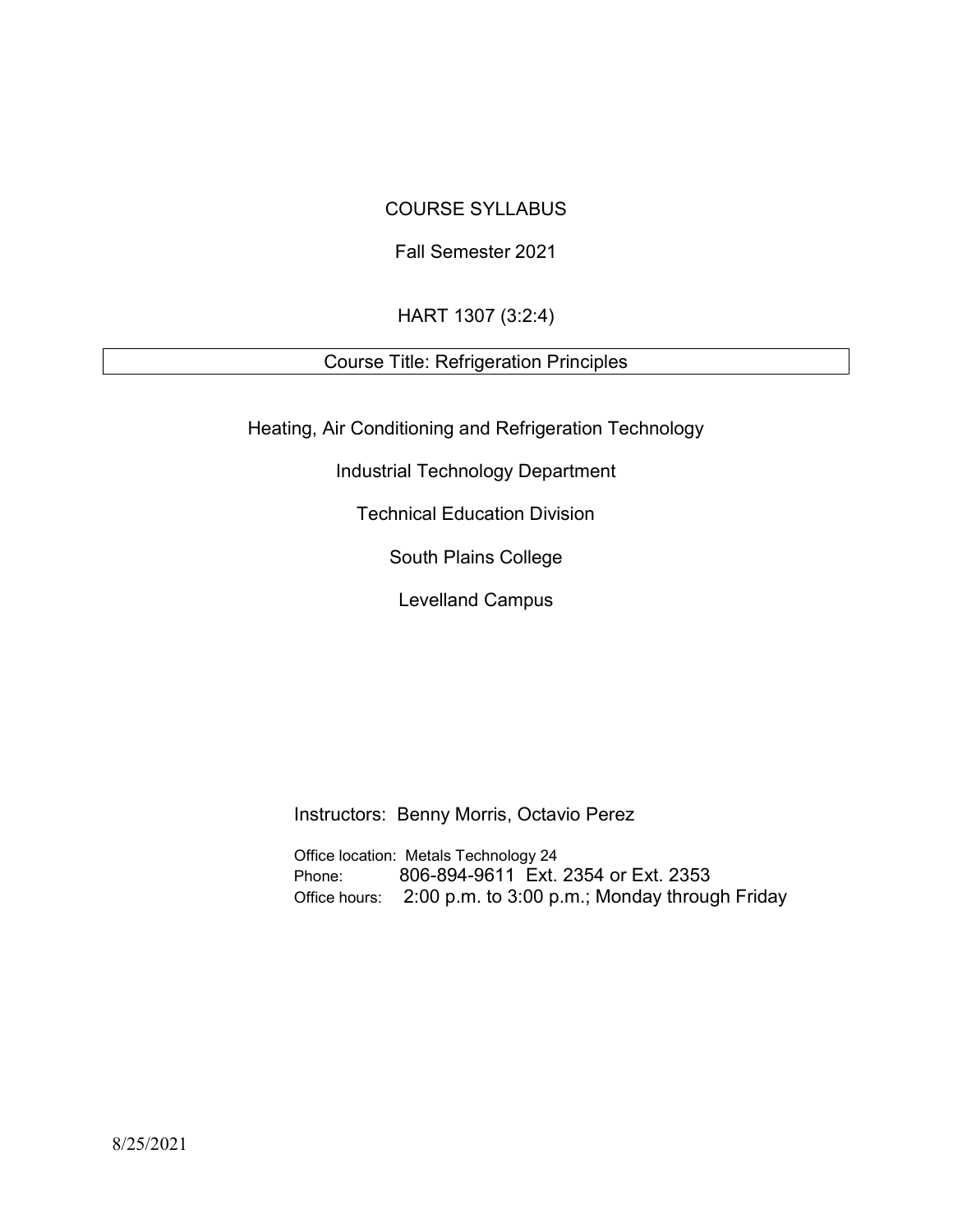# Face covering

If you are experiencing any of the following symptoms please do not attend class and either seek medical attention or get tested for COVID-19.

- Cough, shortness of breath, difficulty breathing
- Fever or chills
- Muscles or body aches
- Vomiting or diarrhea
- New loss of taste and smell

Please also notify DeEtte Edens, BSN, RN, Associate Director of Health & Wellness, at dedens@southplainscollege.edu or 806-716-2376.

## ACCOMODATIONS - Special Requirements

Students with disabilities, including but not limited to physical, psychiatric, or learning disabilities, who wish to request accommodations in this class should notify the Disability Services Office early in the semester so that the appropriate arrangements may be made. In accordance with federal law, a student requesting accommodations must provide acceptable documentation of his/her disability to the Disability Services Office. For more information, call or visit the Disability Services Office through the Guidance and Counseling Centers at Reese Center (Building 8) 716-4606, or Levelland (Student Services Building) 716-2577.

## EQUAL OPPORTINITY

South Plains College strives to accommodate the individual needs of all students in order to enhance their opportunities for success in the context of a comprehensive community college setting, It is the policy of South Plains College to offer all educational and employment opportunities without regard to race, color, national origin, religion, gender, disability or age.

## Campus Concealed Carry syllabus statement:

Campus Concealed Carry - Texas Senate Bill - 11 (Government Code 411.2031, et al.) authorizes the carrying of a concealed handgun in South Plains College buildings only by persons who have been issued and are in possession of a Texas License to Carry a Handgun. Qualified law enforcement officers or those who are otherwise authorized to carry a concealed handgun in the State of Texas are also permitted to do so. Pursuant to Penal Code (PC) 46.035 and South Plains College policy, license holders may not carry a concealed handgun in restricted locations. For a list of locations, please refer to the SPC policy at: (http://www.southplainscollege.edu/human\_resources/policy\_procedure/hhc.php) Pursuant to PC 46.035, the open carrying of handguns is prohibited on all South Plains College campuses. Report violations to the College Police Department at 806-716-2396 or 9- 1-1.

## Course description:

Refer to SPC Course Catalog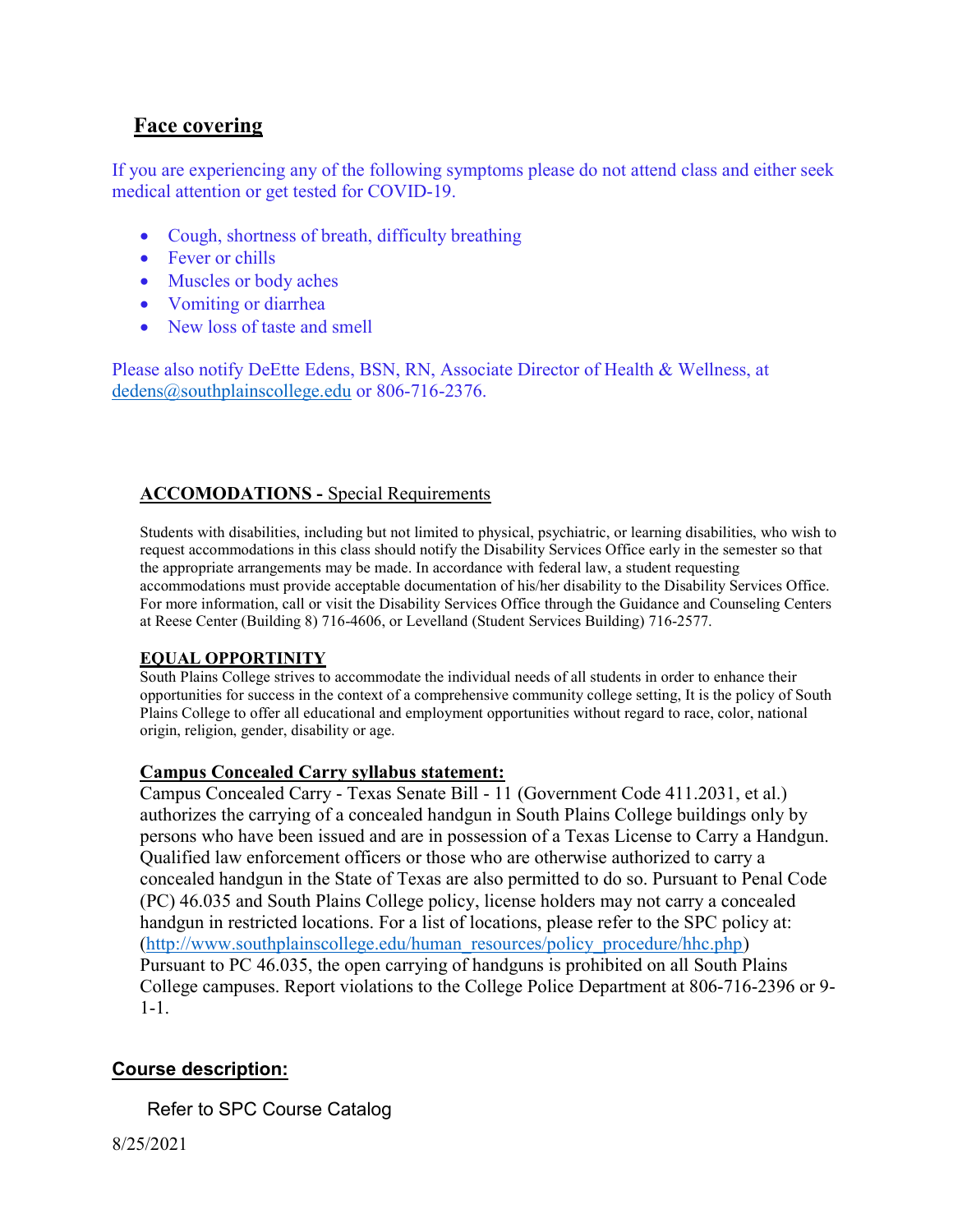An introduction to the refrigeration cycle, heat transfer theory, temperature/pressure relationship, refrigerant handling, refrigeration components, and safety.

End-of-Course Outcomes: Identify refrigeration components; explain operation of the basic refrigeration cycle and heat transfer; demonstrate proper application and/or use of tools, test equipment, and safety procedures.

### I. Attendance Policy:

### A. South Plains College Attendance Policy

Excessive absences are a serious problem, and as a part of technical training good attendance habits are necessary. Positive steps will be taken in this program to develop these habits. The employer demands good work habits, and in order for the student to learn good work habits our attendance policy will require punctual and regular attendance.

Students must attend and/or participate in all classes for which financial aid is awarded. If it is determined that a student is awarded financial aid for a class or classes in which the student never attended or participated, the financial aid award will be adjusted in accordance with the classes in which the student did attend/participate and the student will owe any balance resulting from the adjustment.

### Absence for Military Service

In accordance with Texas Education Code Section 51.9111, a student is excused from attending classes or engaging in other required activities, including exams, if he or she is called to active military service of a reasonably brief duration. The maximum time for which the student may be excused has been defined by the Texas Higher Education Coordinating Board as "no more than 25 percent of the total number of class meetings or the contact hour equivalent (not including the final examination period) for the specific course or courses in which the student is currently enrolled at the beginning of the period of active military service." The student will be allowed a reasonable time after the absence to complete assignments and take exams.

### Religious Holy Days

In accordance with Texas Education Code Section 51.911, South Plains College will allow a student who is absent from class for the observance of a religious holy day to take an examination or complete an assignment scheduled for that day within seven (7) calendar days after the absence. Students are required to file a written notification of absence with each instructor within the first fifteen (15) days of the semester in which the absence will occur. Forms for this purpose are available in the Dean of Students Office along with instructions and procedures. "Religious holy days" means a holy day observed by a religion whose place of worship is exempt from property taxation under Texas Tax Code Section 11.20.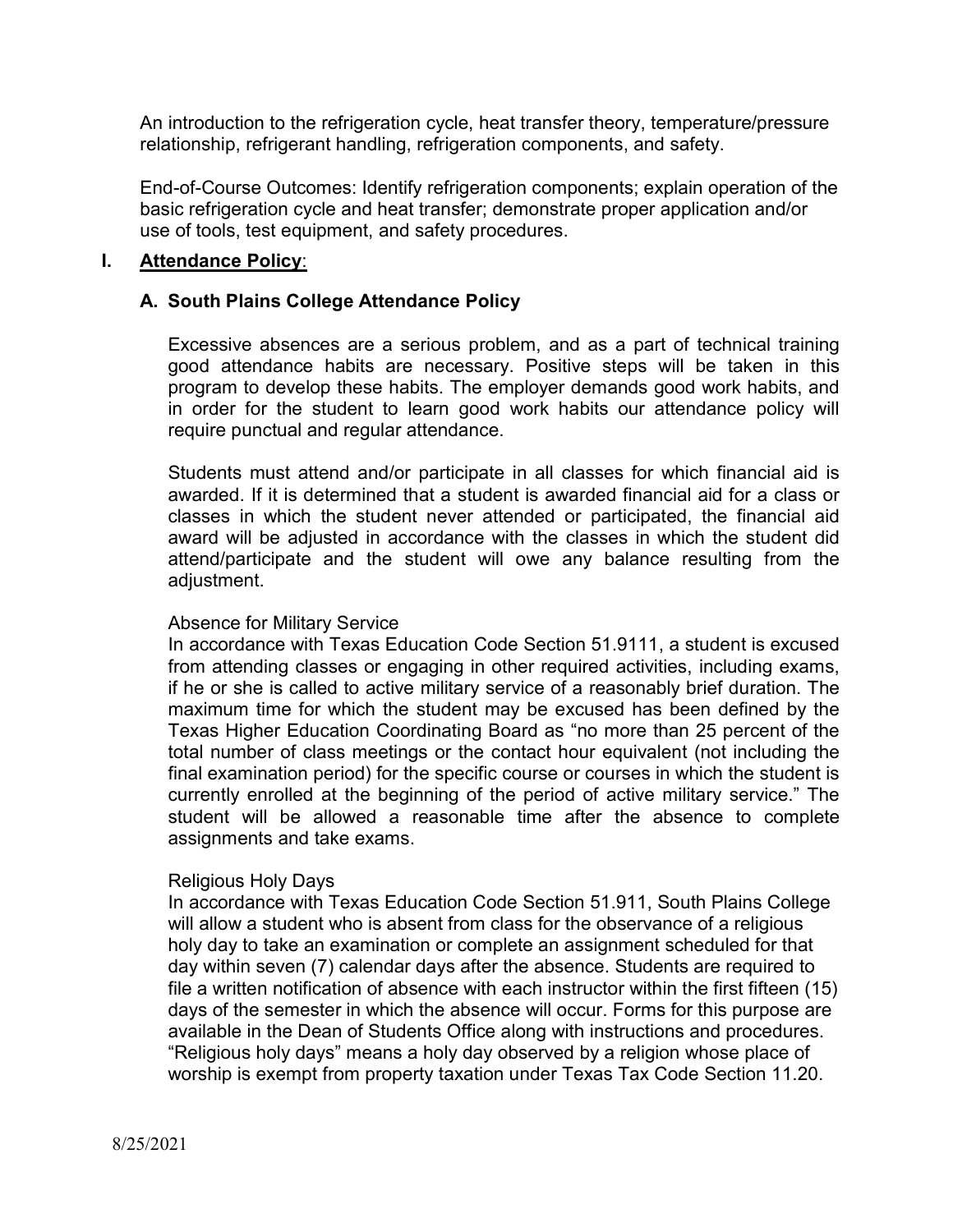It is the student's responsibility to verify administrative drops for excessive absences through MySPC using his or her student online account.

- B. An absence is defined as a student entering class after the scheduled class/lab begin time or a student leaving before the scheduled class/lab end time.
- C. A student is allowed three absences. Students exceeding three absences will automatically be given a failing grade.
- D. The attendance policy of this class and program area will be as follows:
	- No excused absences except for
	- A. Military service
	- B. Official trip authorized by the college
	- C. Documented religious holidays as defined by SPC course Catalog.

## E. Unexcused absence Make-up Policy:

A student will only be allowed to make-up tests and assignments for extenuating problems such as surgery, severe illness, pregnancy and family emergencies. The student is responsible for providing satisfactory evidence to substantiate the reason for the absence within two working days of the absence to the instructor. A grade of zero will be given to tests and assignments if the student fails to meet these requirements. A student meeting these requirements will be provided a make-up class, not to exceed 30 days after the absence. A make-up class including tests and assignments will not be given during the course's scheduled class/lab time but on a specific date and time as scheduled by the instructor. A grade of zero will be given to tests and assignments if the student does not attend the make-up class. A student attending a make-up class does not constitute an excused absence and the original absence will not be dismissed. Students cannot attend more than three make-up classes.

Dates and times of make-up class. Fridays 1:00

## II. Academic Integrity

Refer to SPC Course Catalog and the Student Handbook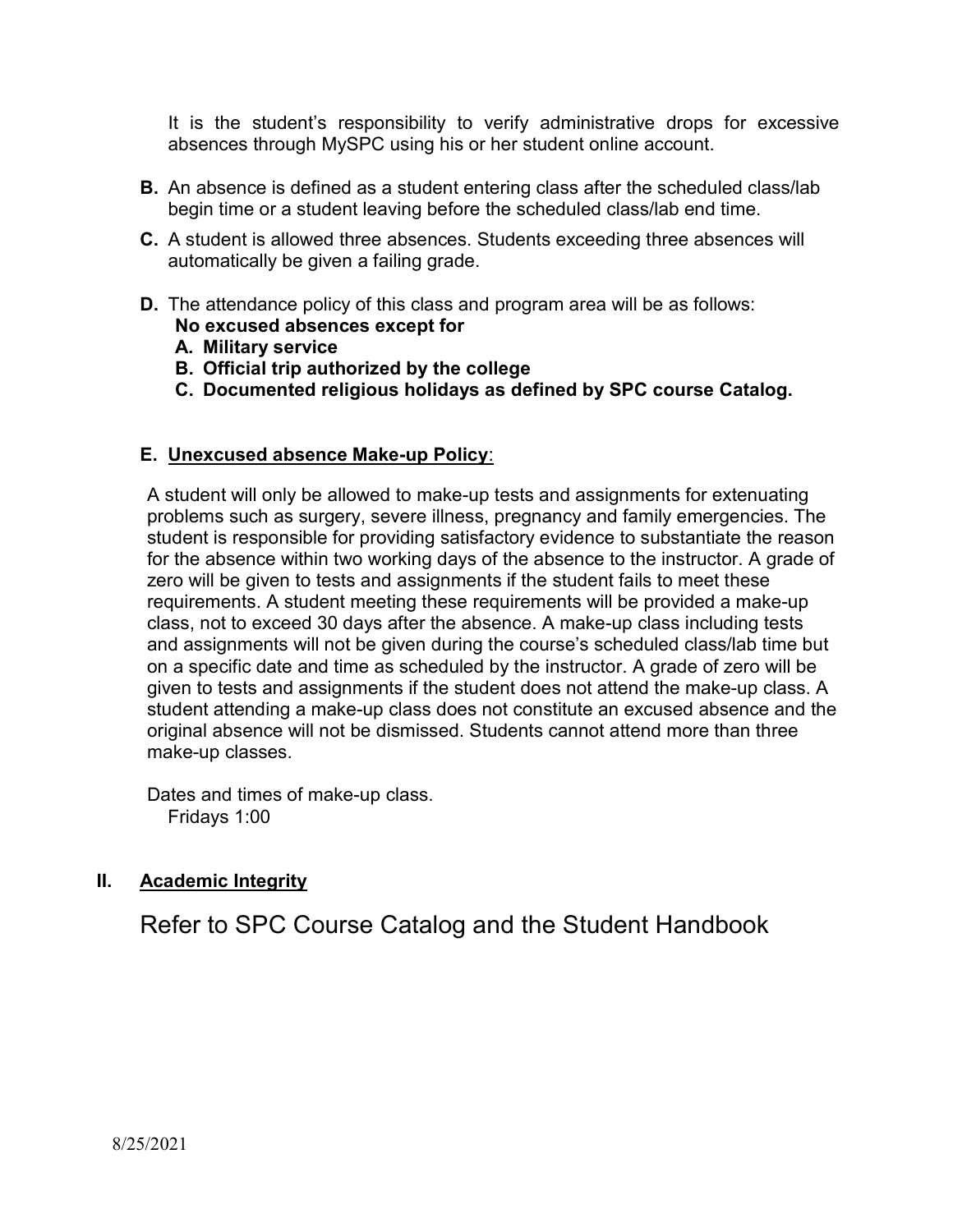## III. Student Conduct

# Refer to SPC Course Catalog and the Student Handbook.

## IV. SPECIFIC COURSE/INSTRUCTOR REQUIREMENTS:

Only closed toed shoes, long pants, and sleeved shirts will be allowed in the classroom or in the lab. No shorts, sunglasses, sandals, or tank tops will be worn. Safety glass' and gloves are required.

### Assignment Policy

Classroom assignments:

- 1. Chapter assignments will be given by the instructor. Questions at the end of the chapter will be graded on a percent basis, and must be completed above 70% correct.
- 2. Tests on chapter assignments will be given by the instructor at his option. Tests will be graded on a percent basis.
- 3. Both a Written and Practical Final examination will be given.
- 4. Due dates for assignments and exams are non-negotiable, and late work will be penalized 10 percent per class period up to a maximum of three class periods. After three class periods have been exceeded the assignment grade will be zero.

### Lab Assignments:

- 1. A Student's competency will be evaluated by the instructor before accessing the lab, lab equipment and tools.
	- a. Pass a written safety exam with a minimum grade of 80%.
	- b. Pass a practical exam demonstrating acceptable psycho-motor skills
- 2. The student will demonstrate his knowledge of the subjects by completing Lab Assignments with 100% accuracy. These Lab Assignments are Cognitive in nature, and will be evaluated by the Instructor.
- 3. Additional Lab Assignments will be given to evaluate the Psycho-motor skills of the Student. The instructor will also evaluate these.
- 4. A minimum number of Lab assignments are required and must be completed.
- 5. Students will be assigned individual and group lab projects. Students are prohibited from participating in projects not assigned to them.
- 6. Late work will not be accepted. Anything turned in after the due date will receive a zero for that assignment.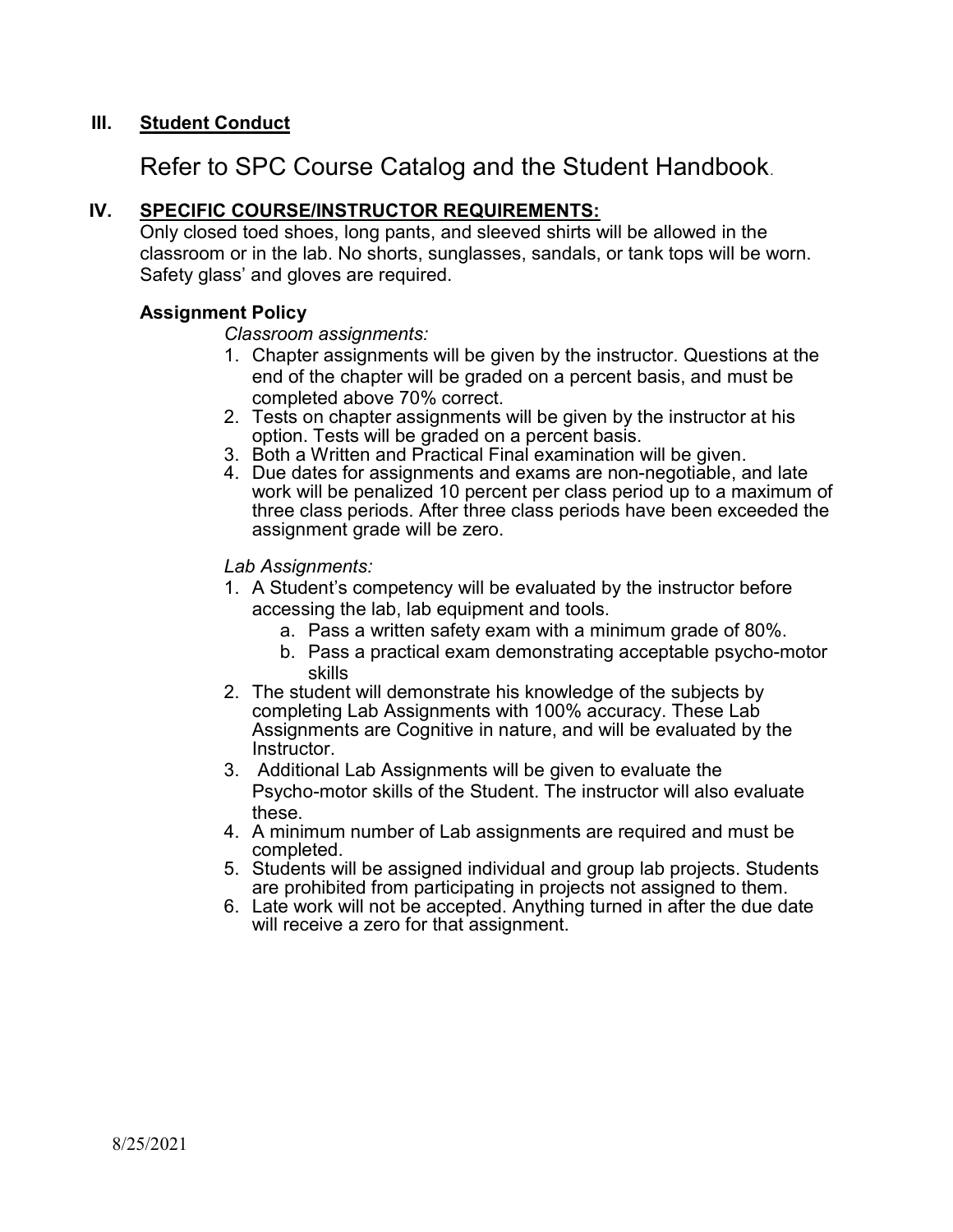Tool Room Assignment:

- 1. Each student will be assigned to the tool room by alphabetical rotation.
- 2. Only the Instructors and the assigned student are allowed in the tool room.

### Grading Policy/Procedure and/or methods of evaluation.

1. Grades are compiled in the following manor:

| Lab. Assignments                     |                     |                    | 30%  |     |
|--------------------------------------|---------------------|--------------------|------|-----|
| <b>Chapter assignments and Tests</b> |                     |                    | 30%  |     |
| Final Exam. Practical                |                     |                    | 15%  |     |
|                                      | Final Exam. Written |                    |      | 25% |
| <b>TOTAL</b>                         |                     |                    | 100% |     |
|                                      |                     |                    |      |     |
|                                      | Grading 100% to 90% | $= A$              |      |     |
|                                      | 89% to 80%          | $=$ B              |      |     |
|                                      | 79% to 70%          | $= C$              |      |     |
|                                      | 69% below           | $=$ $\blacksquare$ |      |     |
|                                      |                     |                    |      |     |

- 2. Students will be graded on Course Scan Competencies and Foundation Skills. Points will be deducted from the total grade for not meeting minimum requirements.
- 3. A student will be given a failing grade if a student is consistently late to class and/or lack of motivation that is distracting to others. In accordance with SCANS and Foundation Skills listed below.

To meet educational and industry standards of safe and competent mental and physical requirements; students must posses a valid driver license or the ability to acquire a valid driver's license.

### Learning Outcomes

Students must demonstrate the learning outcomes in the Practical and Written Final Exams.

Practical Exam

Requirements: Display for the instructor competent knowledge of the refrigeration system components and process.

Practical exam grading is based on 100 total points. Students will be given two opportunities to correct mistakes. The first mistake 10 points will be deducted or a grade of 90. The second mistake an additional 20 points will be deducted or a grade of 70. The third mistake will be given a zero.

Written Exam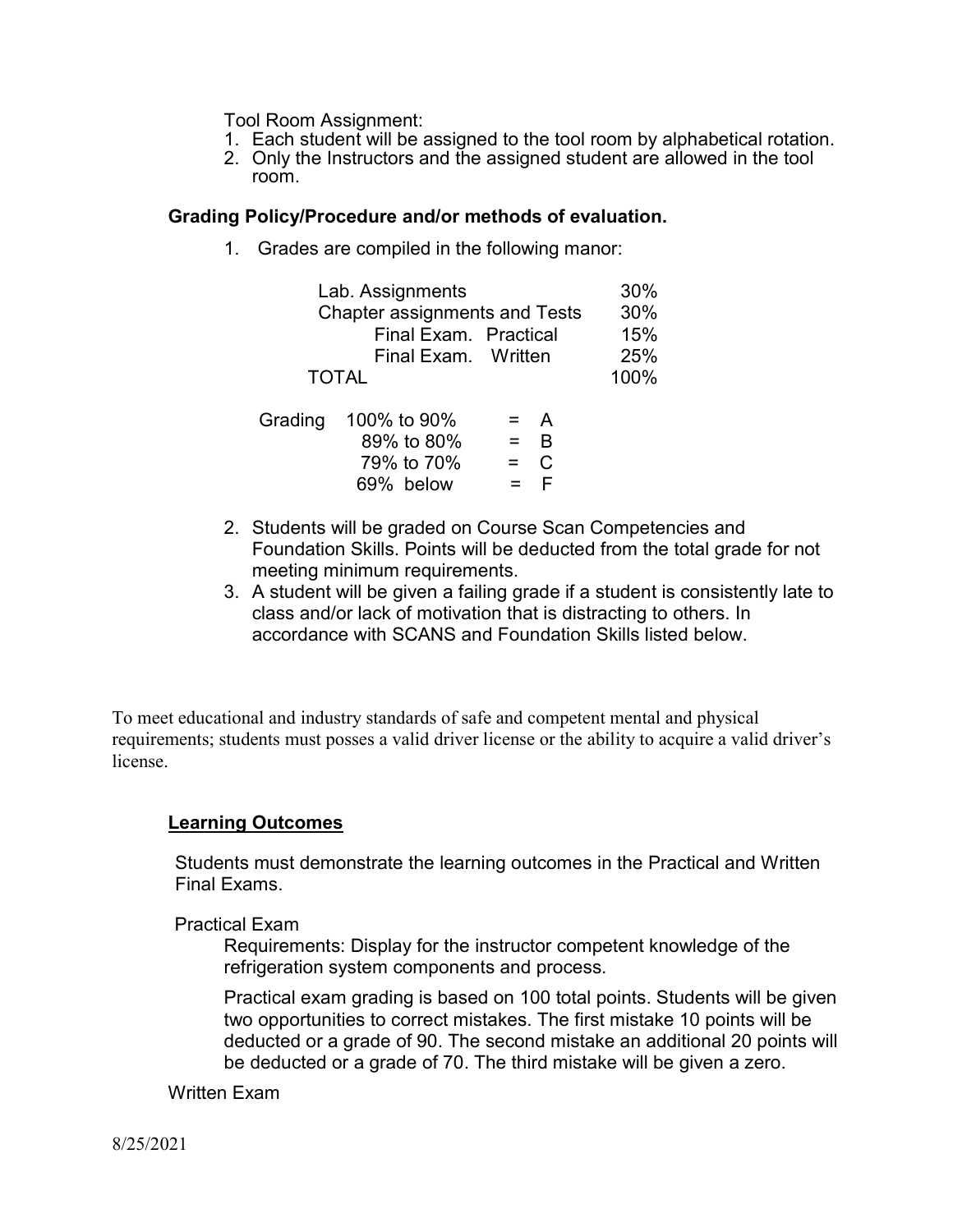Requirements: Comprehensive, fill-in the blank, multiple choice and short answer questions

Written exam grading: zero through 100 points.

Course outline, required text and materials

To be handled on the first day of Class.

### VERIFICATION OF WORKPLACE COMPETINCIES

A Capstone Experience Written and Practical examination tests will be given at the designated exit points. These tests must be completed with a grade of 70 or better before Certificates or Associate of Applied Science degree credits can be given.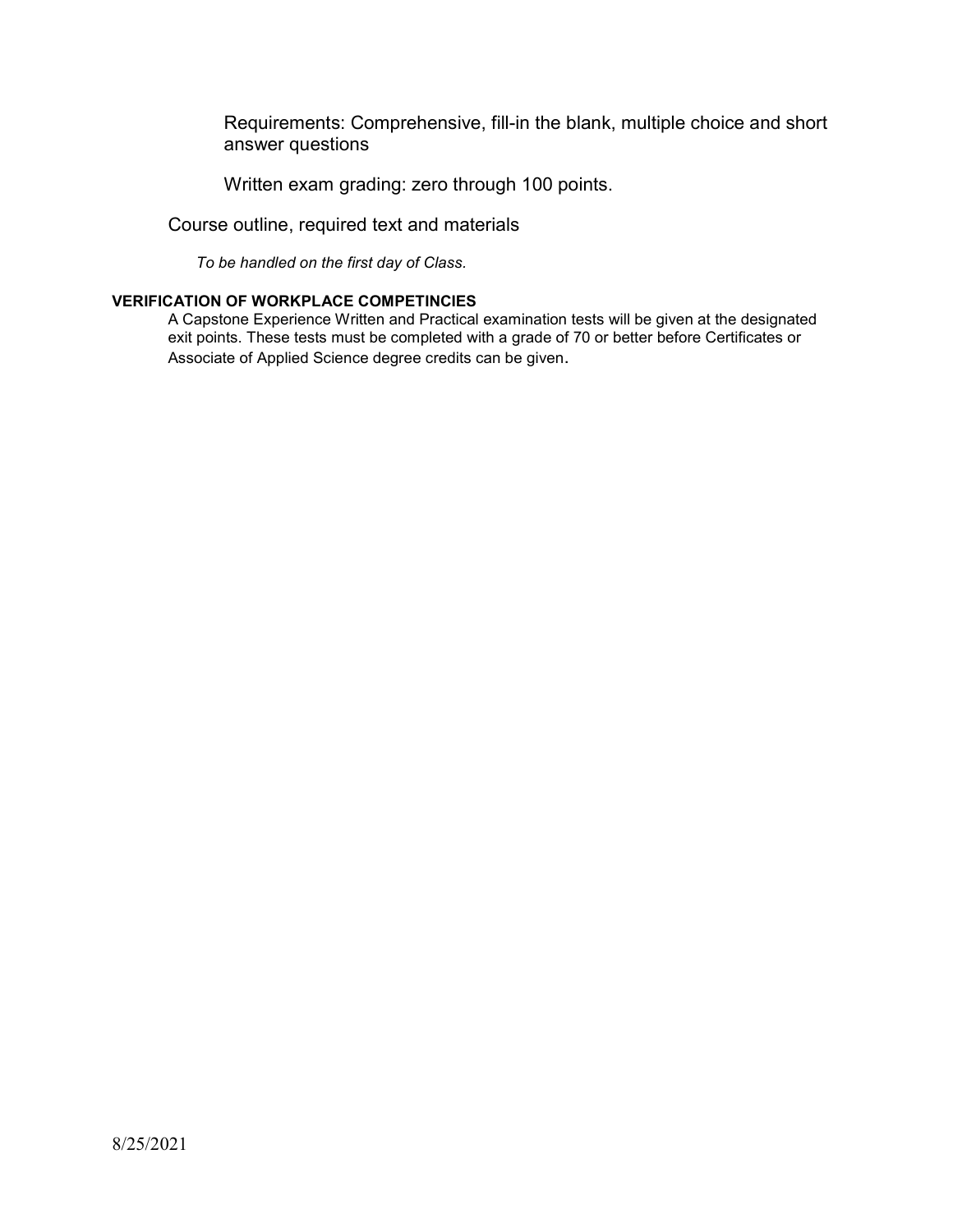## GENERAL COURSE INFORMATION:

### Electronic course access

a. All students must access Blackboard and EdReady the first week of the course.

### Tutoring Policies

- b. Students who do not pass their first exam will be required to attend three hours of tutoring each week until they pass their next exam. This is a course requirement and will be reflected in the course grade.
	- i. Resources available to all students; Blackboard course with information about study skills and strategies, how to use EdReady and ETS Success Navigator, campus resources, and how to use tutorial services effectively.

### Tool requirements

Students are required to purchase tools to use in the lab. A mandatory list of the tools required for lab assignments are listed below. Students are required to have all tools and textbooks within 7 calander days from the first official class day or they will be droped from the course.

- 1 EA 8"ADJUSTABLE WRENCH
- 1 EA 10" ADJUSTABLE WRENCH
- 1 EA #1 PHILLIPS SCREWDRIVER
- 1 EA #2 PHILLIPS SCREWDRIVER
- 1 EA #1 STANDARD SCREWDRIVER
- 1 EA #2 STANDARD SCREWDRIVER
- 1 EA SMALL POCKET PHILIPS SCREWDRIVER
- 1 EA SMALL POCKET FLATHEAD SCREWDRIVER
- 1 EA COMBINATION BOX\OPEN END WRENCH SET (3/8 TO 7/8 IN.)
- 1 EA 6" NEEDLE NOSE PLYERS
- 1 EA 6" DIAGONAL CUTTERS
- 1 EA 4 WAY REFRIGERATION SERVICE VALVE WRENCH
- 1 EA WIRE STRIPPER
- 1 EA CHANNEL LOCK Pliers #420
- 1 EA SOCKET SET (STANDARD NOT METRIC)
- $\bullet$  1 EA NUT DRIVER SET (3/16 TO 1/2 IN.)
- 1 EA ALLEN WRENCH SET (STANDARD NOT METRIC)
- 1 EA FLASHLIGHT
- 1 EA CALCULATOR
- 1 EA COMBONATION 410a/22 MANIFOLD GAUGE SET WITH HOSES (NOT AUTOMOTIVE).
- 1 EA A combination RMS volt/amp meter with digital thermometer equivalent to KLEIN TOOLS CL200 OR 1 EA RMS VOLT- AMP- OHM METER AND 1 DIGITAL THREMOMETER.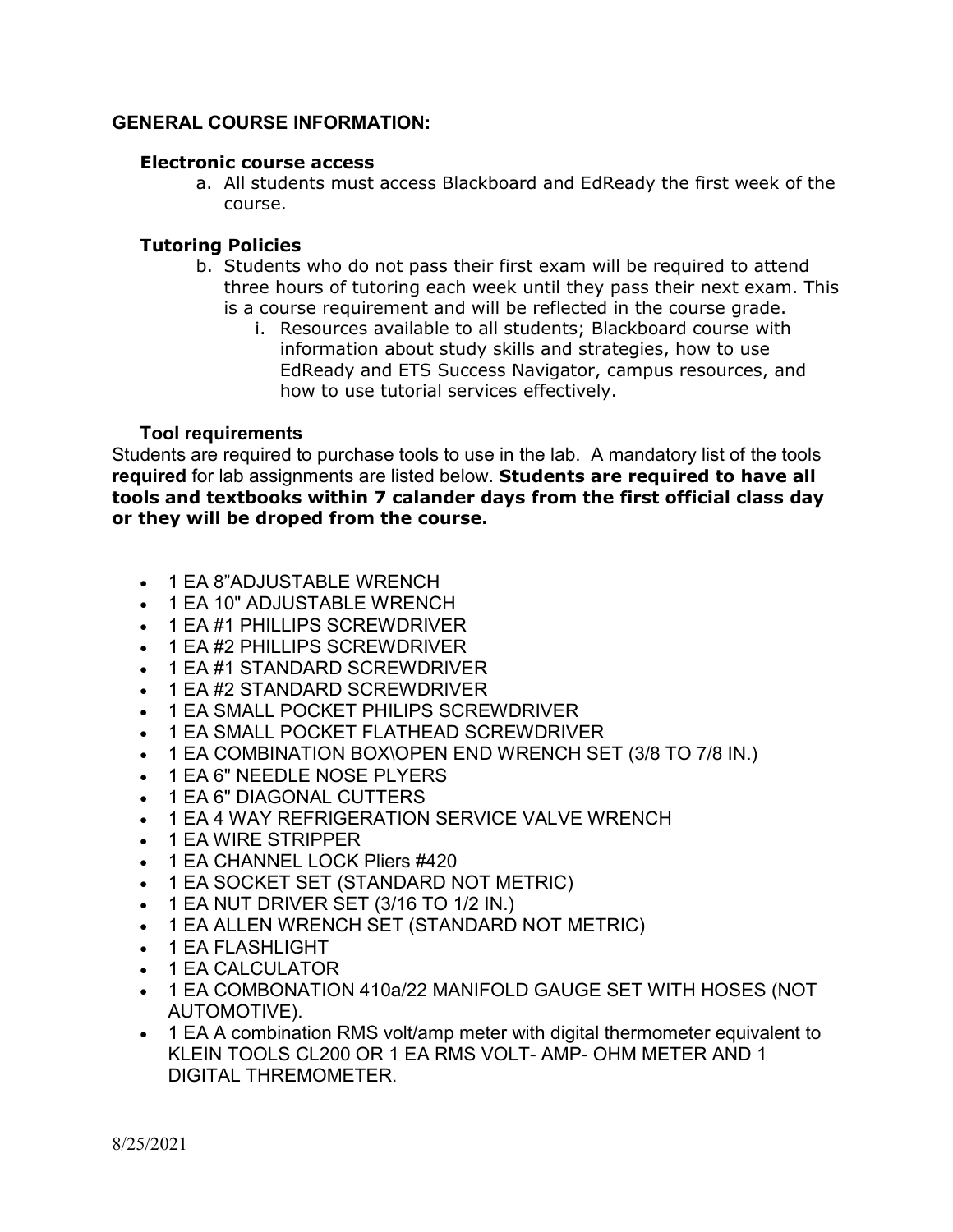### SCANS and Foundation Skills.

Appropriate Competencies and Foundation Skills set forth by the Secretaries Commission on Achieving Necessary Skills appointed by the Secretary of Labor to determine the skills that people need to succeed in the world of work. These have been integrated into the RACST training program.

#### Specifically they are:

### Work-place Skills: C1-C3-C4-C5-C6-C7-C9-C11-C14–C18-C19

### Foundation Skills: F3-F4-F5-F7-F13-F15-F17

References and methods are detailed in the SCANS document filed in the office of the coordinator of the Refrigeration, Air Conditioning Service Technology program.

### A. SCANS COMPETENCIES

#### a) RESOURCES: Identifies, organizes, plans and allocates resources.

- C-1 TIME—Selects goal—relevant activities, ranks them, allocates time, and prepares and follows schedules.<br>C-2 MONEY—Uses or prepares budgets, makes forecasts, keeps records, and makes adiustments to meet MONEY—Uses or prepares budgets, makes forecasts, keeps records, and makes adjustments to meet objectives
- C-3 MATERIALS & FACILITIES-Acquires, stores, allocates, and uses materials or space efficiently.
- C-4 HUMAN RESOURCES—Assesses skills and distributes work accordingly, evaluates performances and provides feedback.

#### b) INFORMATION—Acquires and Uses Information

- C-5 Acquires and evaluates information.<br>C-6 Organizes and maintains information
- C-6 Organizes and maintains information.<br>C-7 Interprets and communicates informat
- C-7 Interprets and communicates information.<br>C-8 Uses computers to Process information.
- Uses computers to Process information.

#### c) INTERPERSONAL—Works With Others

- C-9 Participates as members of a team and contributes to group effort.<br>C-10 Teaches others new skills.
- C-10 Teaches others new skills.<br>C-11 Serves clients/customers-
- C-11 Serves clients/customers—works to satisfy customer's expectations.<br>C-12 Exercises leadership—communicates ideas to iustify position, persual
- Exercises leadership—communicates ideas to justify position, persuades and convinces others, responsibly challenges existing procedures and policies.
- C-13 Negotiates-Works toward agreements involving exchanges of resources resolves divergent interests.
- C-14 Works with Diversity-Works well with men and women from diverse backgrounds.

#### d) SYSTEMS—Understands Complex Interrelationships

- C-15 Understands Systems—Knows how social, organizational, and technological systems work and operates effectively with them
- C-16 Monitors and Correct Performance-Distinguishes trends, predicts impacts on system operations, diagnoses systems' performance and corrects malfunctions.
- C-17 Improves or Designs Systems-Suggests modifications to existing systems and develops new or alternative systems to improve performance.

#### e) TECHNOLOGY—Works with a variety of technologies

- C-18 Selects Technology—Chooses procedures, tools, or equipment including computers and related technologies.
- C-19 Applies Technology to Task-Understands overall intent and proper procedures for setup and operation of equipment.
- C-20 Maintains and Troubleshoots Equipment-Prevents, identifies, or solves problems with equipment, including computers and other technologies.

#### B. FOUNDATION SKILLS

#### a) BASIC SKILLS—Reads, writes, performs arithmetic and mathematical operations, listens and speaks

- F-1 Reading—locates, understands, and interprets written information in prose and in documents such as manuals, graphs, and schedules.
- F-2 Writing-Communicates thoughts, ideas, information and messages in writing, and creates documents such as letters, directions, manuals, reports, graphs, and flow charts.
- F-3 Arithmetic—Performs basic computations; uses basic numerical concepts such as whole numbers, etc.<br>F-4 Mathematics—Approaches practical problems by choosing appropriately from a variety of mathematical
- Mathematics—Approaches practical problems by choosing appropriately from a variety of mathematical techniques.
- F-5 Listening—Receives, attends to, interprets, and responds to verbal messages and other cues.

8/25/2021